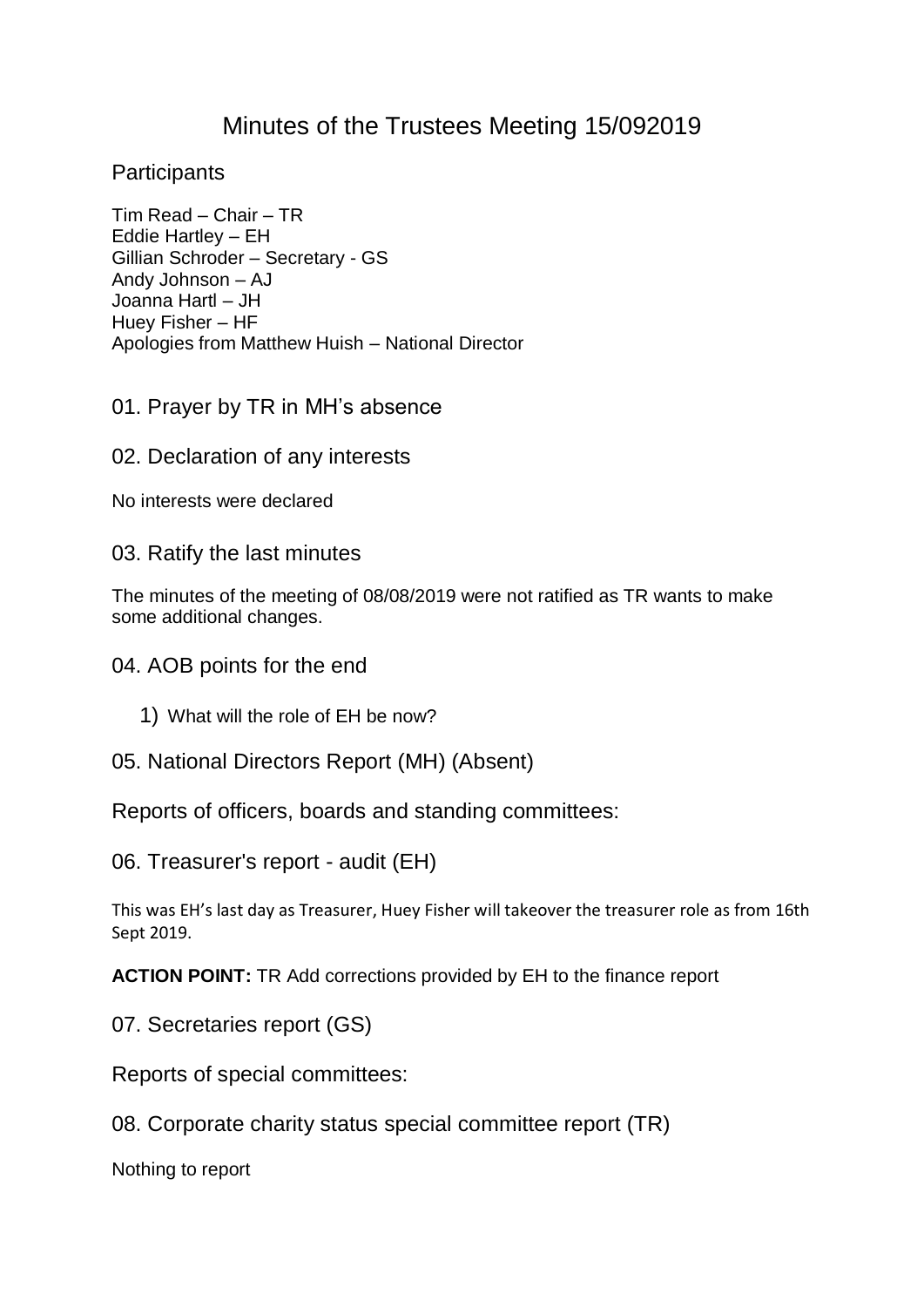09. Cleeve management group (AJ, JH, Bernard Chellew)

JH One 2nd gen couple could help, but not run the house.

Bulgarian couple's daughter has health issues, so they won't come. Kongs are not interested any more.

JH can help with handover, will be there if they can't find anyone. Asking for:

A. Budget for furniture and equipment (£15k)

B. £5,000 for overheads

EH asked for the rent paid by the Staceys is directed in the FFWPU bank account before 31/10/19. Bank statements have been sent to NN so far as bookkeeping but from November there should be proper bookkeeping sent to NN! Who will do the bookkeeping?

10. Consultation Steering Committee (TR, SR, EH, Terry Linden-Fermor, Sonja Read)

TR- We received 37 surveys. The focus group consisted of 8 participants and there were 5 email suggestions.

The deadline for responses has been moved to the end of this month.

On Saturday 28<sup>th</sup> September from 10 to 12 am in LG Sonia Read will give a presentation to the Trustees, the PIC and the National Council. The report will be on how the properties fit in with the uses and needs.

We will get a final report by the end of September.

Unfinished business:

11. Impact Measurement Report (IMR) and Budgets (TR)

TR – William is often abroad.

TR – We only received a few reports from the departments. This is disappointing.

The NC will form a small finance committee to oversee their finances. Budgets should be decided by NC based on IMR – TR will suggest that. There should be mandatory training for NC.

New business:

12. Cleeve House (TR)

Covered in Agenda 9 above.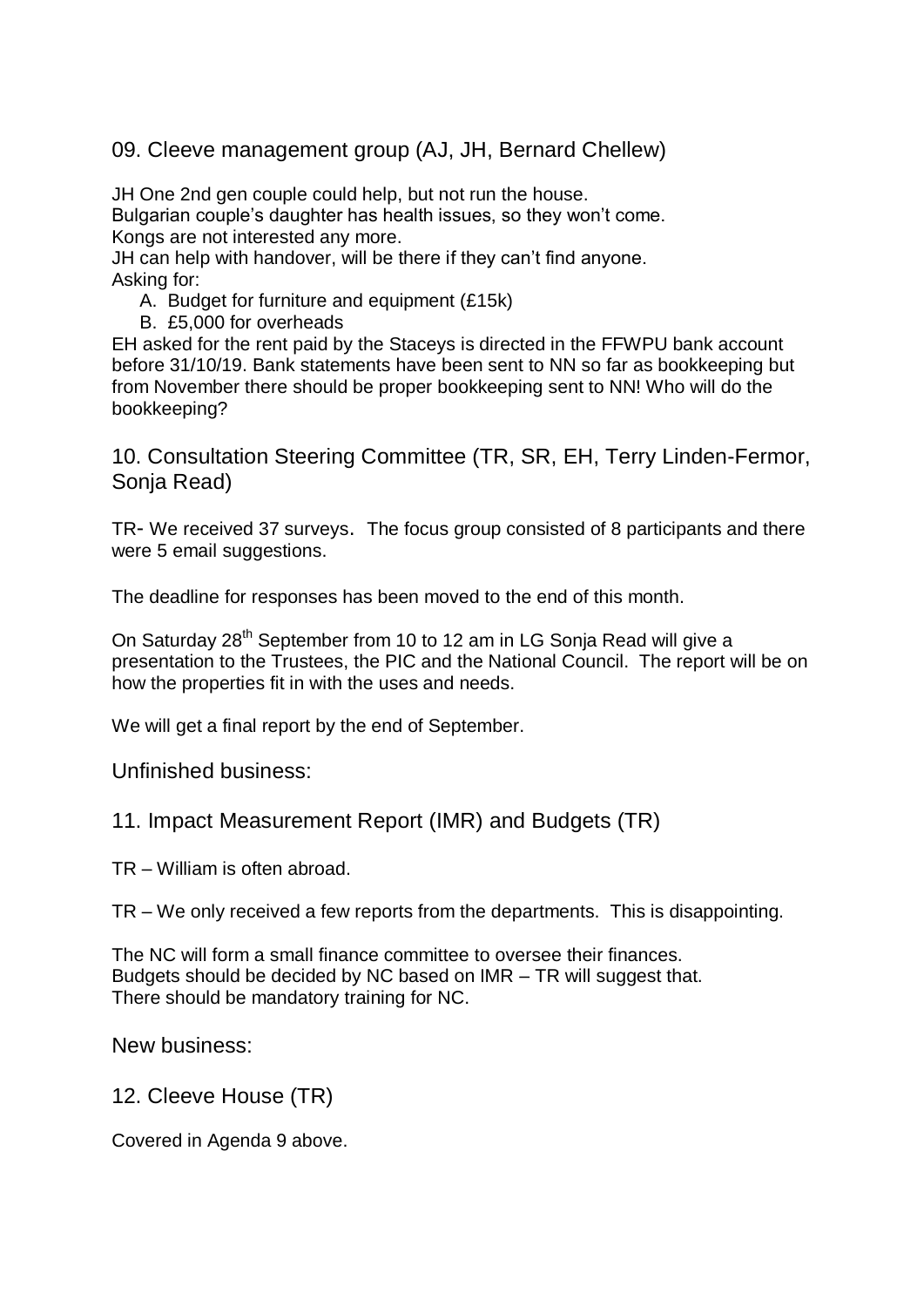13. PIC not functional enough - what to do. (Should we consider an even closer alliance between the TB and PIC, or new finance Cttee/paid finance director?) (TR/EH)

TR –Terry and Sylvia will both go. We need more training in things like time management and communication.

TR spoke to Ron Chandler. He will say by the end of the month if he is interested in a role in the PIC.

14. Replacement for Sylvia (asking her to be LG property manager?) (TR)

TR – Selina could be offered a pay rise to do either HR or accounts.

EH –Selina could do accounts, but we need a new HR person.

ACTION POINT: TR will ask Tom if he thinks Selina can do accounts.

15. PIC and Huey Er to create Terms of reference for a property consultant. (TR)

ACTION POINT: TR, HF and Simon Rosselli to draw up terms of reference for a property consultant.

16. Who to put out for tender to three companies? (incl. Bruton Knowles) (TR)

17. Areas where we may be exposed to change in the event of a no-deal Brexit:

EU Nationals working here – only Robert Török

18. CheonBo debt (EH)

ACTION POINT: TR will write a letter to MH asking him to ask the regions to pay according to the number of members who participated in the Cheon Bo event in London.

19. Requests for special funding

A. Won Jeon - pay for headstones for those who are struggling financially. (AJ)